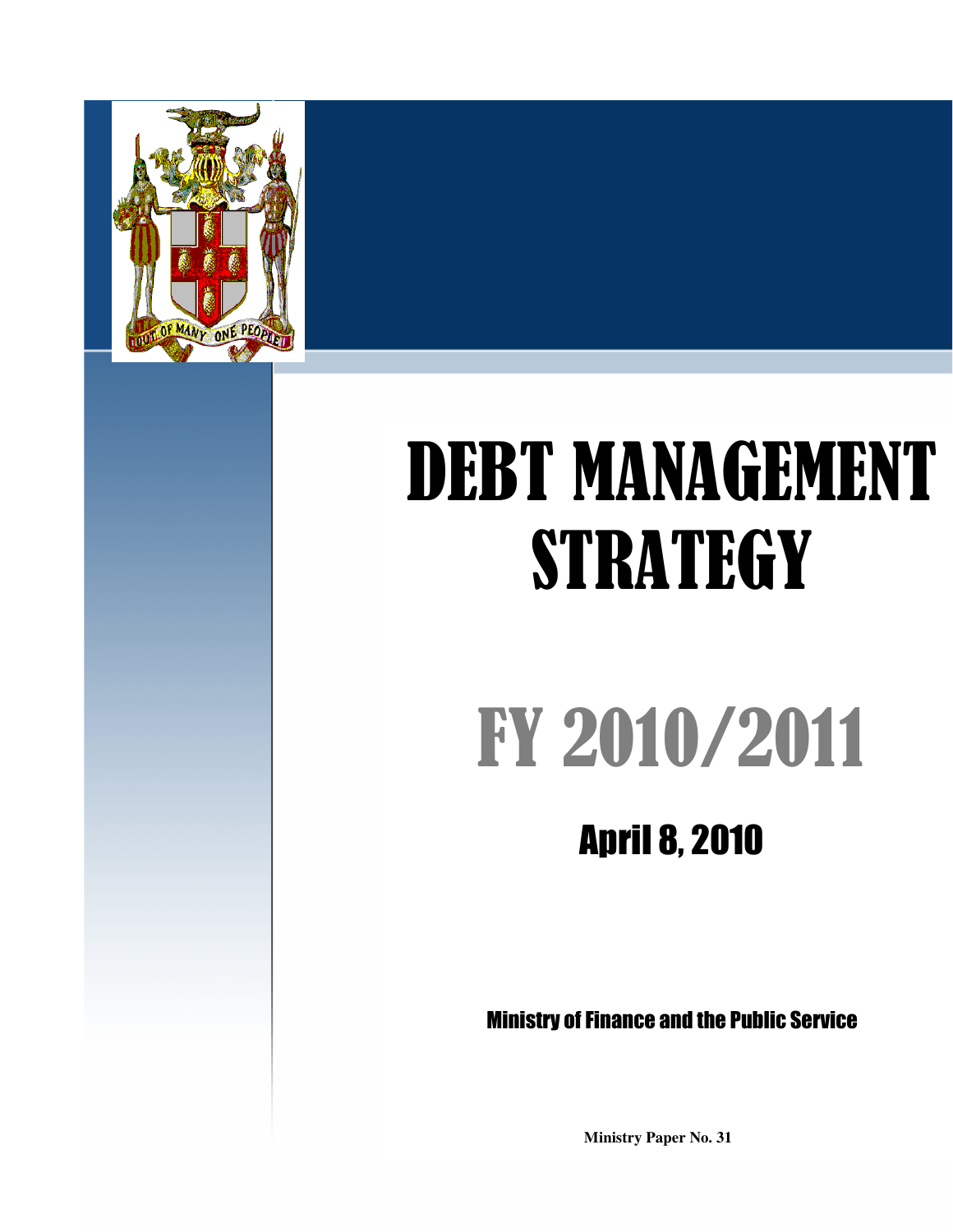# **Ministry Paper No. 31**

# **DEBT MANAGEMENT STRATEGY 2010/2011**

# **INTRODUCTION**

- **1.** The *Debt Management Strategy* outlines the Government of Jamaica's objectives, strategies and plans for the management of the domestic and external debt liabilities for the fiscal year and the medium-term. It provides a review of the achievements and developments during the previous year taking into account the composition of the debt portfolio, the fiscal operations and developments in the macro-economy and in the domestic and international capital markets. The *Debt Management Strategy* is complemented by a chapter in the annual Budget Memorandum, outlining details on Jamaica's public debt and debt developments during the preceding year. The *Debt Management Strategy, the Budget Memorandum* and relevant debt information are available in print media and electronically on the Ministry's website (www.mof.gov.jm/dmu).
- **2.** Among the highlights of FY 2009/10 is the Government's successful execution of a Liability Management Programme (LMP) to contain financing cost over the long-term and maintain a sustainable level of risk. The LMP was effected as a debt exchange, termed the Jamaica Debt Exchange (JDX), which was launched on January 14, 2010 and settled on February 24, 2010. The JDX included the following:
	- replacing short-term debt with long-term maturities; and
	- replacing high interest rate debt with low interest rate debt:
- **3.** The objectives of the JDX have been further buttressed post settlement, by utilization of the call option to prepay eligible securities that did not participate in the debt exchange.
- **4.** The JDX was a precondition for approval of the International Monetary Fund 27-month Stand-By Arrangement requested by Jamaica. The Government's economic programme, supported by the IMF, contains strong macroeconomic adjustments and structural reforms aimed at ensuring macroeconomic stability and creating the conditions for stronger and sustained growth. A major objective of the macroeconomic programme is to place the public debt/GDP ratio firmly on a downward trajectory, through adherence to a comprehensive debt management strategy.
- **5.** In June 2010, the debt management strategy will be reviewed to include an explicit assessment of the cost-risk trade off.
- **6.** The Government has sought to maintain a prudent debt structure by:
	- having an appropriate mix of fixed-rate and floating-rate debt to diversify its portfolio and minimise interest-rate risk;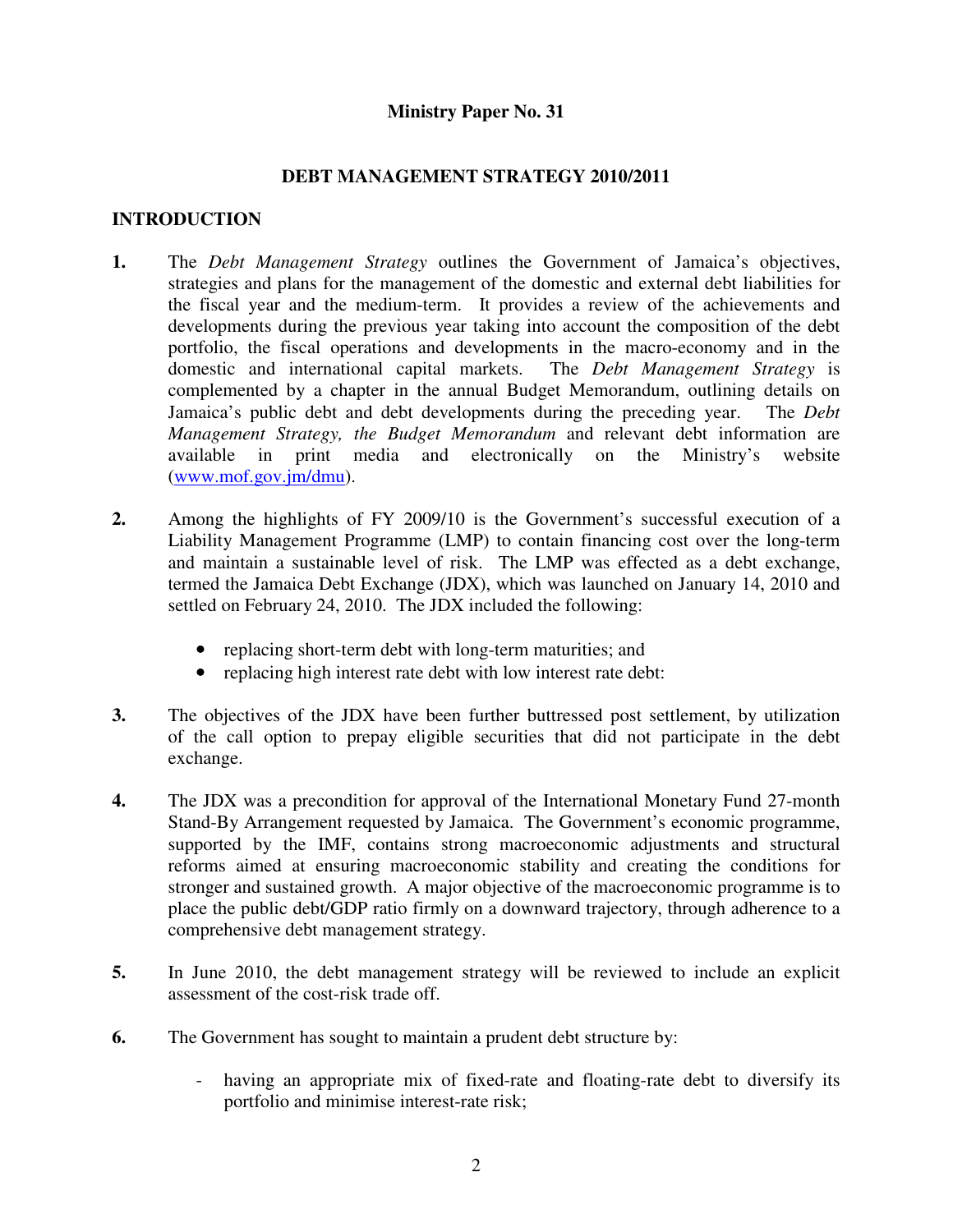- extending and smoothing the maturity profile of the debt to better manage refinancing risk;
- minimizing foreign currency risk;
- further diversifying the debt portfolio;
- using market mechanisms for domestic debt issuances;
- increasing the transparency and predictability of primary market debt issuance; and
- promoting and building a liquid and efficient market for government securities.
- **7.** The debt management strategies pursued over the years have shown progress in the areas of:
	- **I.** lengthening of the maturity profile of both the external and domestic components of the debt;
	- use of the auction mechanism to issue securities;
	- broadening of the scope of market consultations with key players;
	- $\blacksquare$  reduction of roll-over risk;
	- $\blacksquare$  reduction of pricing risk;
	- debt servicing cost minimisation;
	- **i** increasing investor confidence;
	- minimizing of foreign currency risk in the domestic debt portfolio; and
	- **•** creation of liquid benchmark securities.

# **OVERVIEW – FY 2009/10**

- **8.** FY 2009/10 was a historic and exceptional year for the implementation of the Government's *Debt Management Strategy*. The global economic crisis that continued into FY 2009/10 presented some challenges to the realization of the stated objectives of the Strategy which was evidenced by local investors maintaining short positions and choosing to remain liquid. By the end of the third quarter, higher than programmed interest rates resulted in higher than programmed costs for debt financing and an associated rise in projected interest costs. With regard to the external debt portfolio, fundraising efforts were focused on the continuation of the strategy of engaging the multilaterals for financing under Policy Based and Development Policy Loan (PBL and DPL) windows.
- **9.** Following an assessment of the impact of the global economic crisis on the operations of the Central Government and in particular on the debt operations, the Government of Jamaica took the strategic decision during the third quarter of the fiscal year, to execute a comprehensive liability management programme with respect to its domestic debt through a debt exchange initiative that was marketed as the Jamaica Debt Exchange (JDX). The JDX was an integral component of the Government's economic programme developed to achieve cost savings complementary to other savings to be achieved from fiscal and tax measures to ensure sustainability of the public finances.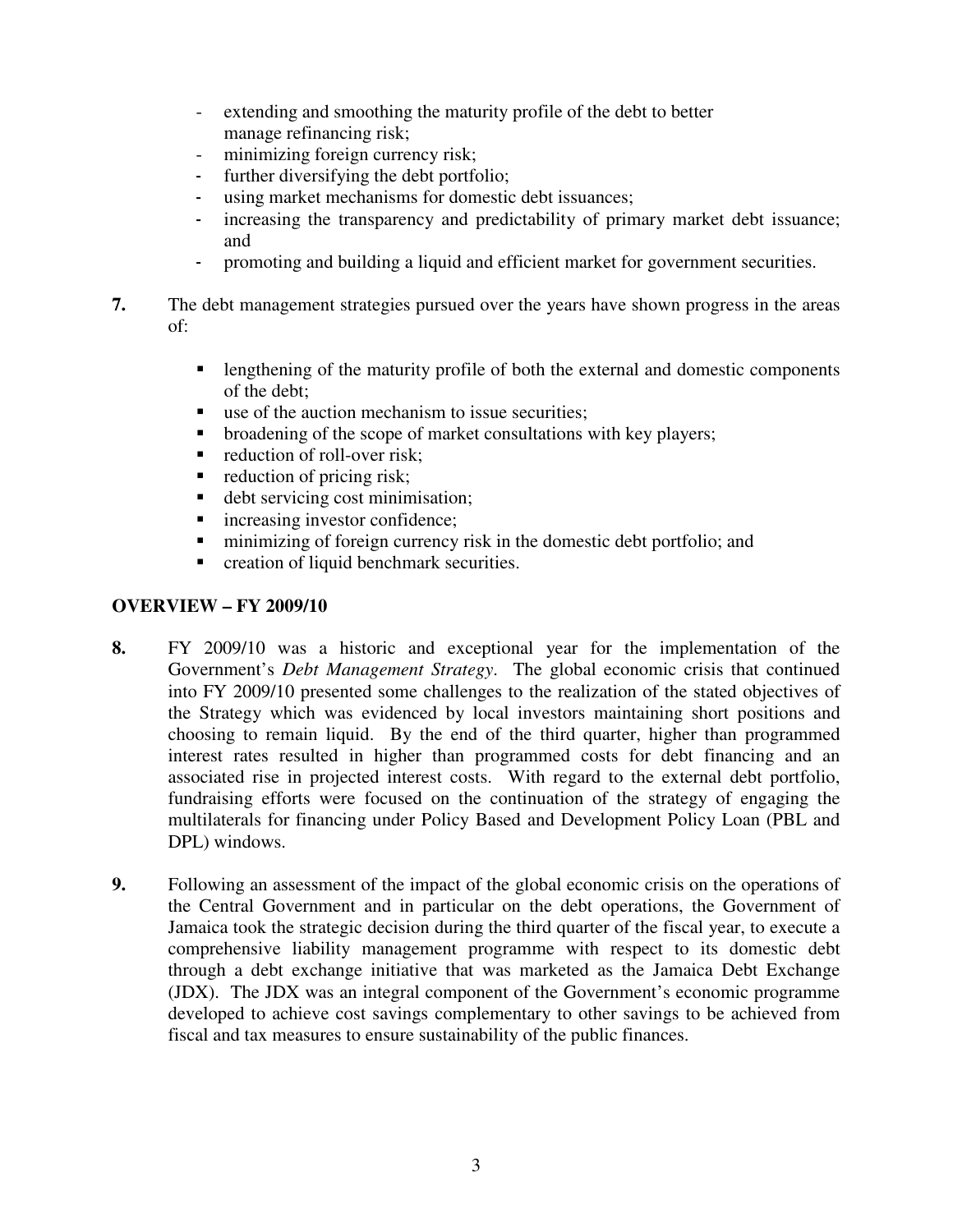- **10.** The main objectives of the JDX were to achieve substantial cost savings, increase the fixed rate component of the domestic debt portfolio, extend the maturity profile of the debt and obtain a participation rate of close to one hundred percent (100%).
- **11.** The JDX realized all the stated objectives with a participation rate of 99.2%. It also reprofiled the domestic debt portfolio by replacing 350 bonds with 25 liquid benchmark bonds with lower interest rates and longer maturities. The transaction was structured as a par for par exchange offer with no haircut to principal, that is, no reduction in principal value. The JDX, with a 99.2% participation rate, represents, globally, one of the most successful debt exchanges ever executed.
- **12.** Subsequent to settlement of the JDX in February 2010 the Government exercised its call option with respect to the eligible but non-participating instruments in the JDX thereby minimizing the exposure of the domestic portfolio to servicing costs associated with pre-JDX interest rates.
- **13.** At the end of March 2010, total public debt stood at \$1,434.8 billion. This represented an increase of 19.5% over the \$1,200.3 billion recorded at the end of March 2009. As a percentage of GDP, total public debt at the end of March 2010 was 129.4% up from 115.7% at the end of March 2009.
- **14.** The stock of Central Government and Government Guaranteed external debt stood at \$676,055.4 million at the end of March 2010, the highest recorded level to date. This represented an increase of 23.2% compared with the stock of \$548,668.5 million at the end of March 2009. The increase in the debt was primarily due to inflows from multilateral and bilateral sources for budget support, infrastructure development and social programmes.
- **15.** Following the JDX, inflows from the International Monetary Fund (IMF) for the establishment of the Financial System Support Fund, to provide support to the financial system, if necessary, also contributed to the increase in total public debt.
- **16.** External loan inflows for the period comprised US\$499.5 million in Policy Based, Development Policy and project loans from multilateral sources, US\$20.5 million from bilateral creditors, US\$640.0 million from the IMF, and US\$50.0 million from other private creditors.
- **17.** The stock of domestic debt stood at \$758,700.4 million at end March 2010. This represented an increase from \$651,657.4 million at end March 2009, representing a net increase of \$107,043.0 or 16.4% compared to an increase of 15.9% at the end of March 2009. As a percentage of GDP, the domestic debt increased to 68.4% at the end of March 2010 from 62.8% at the end of March 2009.
- **18.** A total of 48 debt securities were issued in the domestic market, of which 11 or 22.9% were on a variable rate basis and the remaining 77.1% on a fixed rate basis. Two US\$ denominated and one US\$-linked security represented 6.3% of new issues.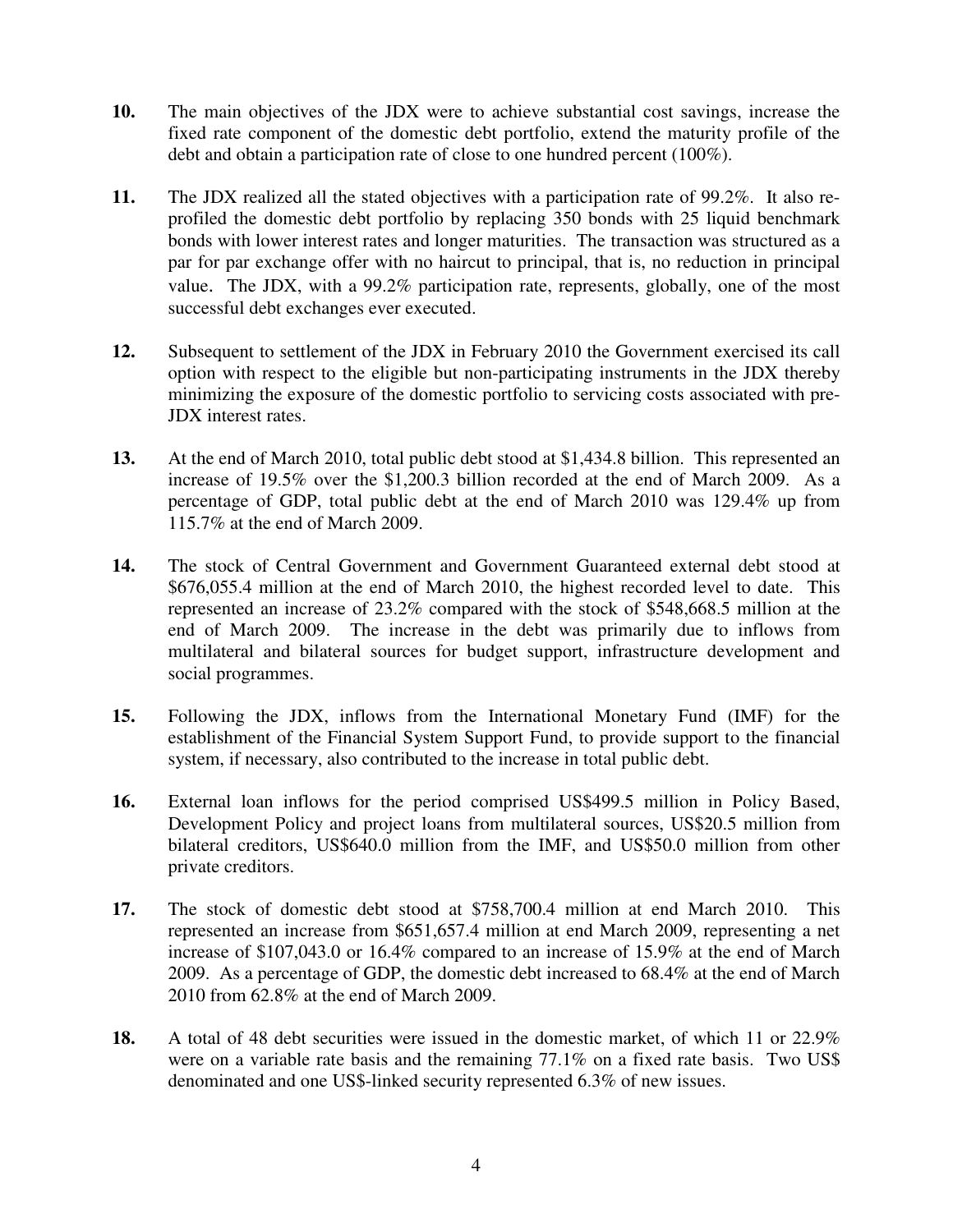- **19.** By the end of March 2010, the structure of the domestic debt had changed significantly as a result of the JDX. The introduction of CPI linked Bonds and the decision to discontinue the issuance of US\$ Indexed Bonds, played a significant role in the process. The issuance of CPI linked Bonds at low fixed rates is predicated on the positive trends in key economic indicators including a longer term outlook for single digit inflation. US\$ Indexed Bonds previously contributed to the substantial foreign exchange exposure in the domestic portfolio. The new debt structure will facilitate better management of risks across the portfolio.
- **20.** At the end of March 2010, JDX Benchmark 'New Notes' accounted for 92.7% of the debt stock while outstanding 'Old Notes' represented 6.6%. Commercial Bank loans and other loans accounted for the remaining 0.7%. Of the New Benchmark Notes, Fixed Rate Notes accounted for 42.8%, Variable Rate Notes represented 43.6%, US\$ Fixed Rate Notes accounted for 10.6% and CPI linked Bonds accounted for the remaining 3.0%.
- **21.** During FY 2009/10 Jamaica's credit standing was reviewed several times by rating agencies Standard and Poor's (S&P), Moody's Investor Services (Moody's) and Fitch Ratings. The country's ratings declined during the period August 2009 to February 2010, when the three agencies placed it in the "C" category. The rating actions were prompted by the deterioration in the country's fiscal and debt dynamics, the anticipated domestic debt exchange and the protracted negotiation with the IMF.
- **22.** Concurrent with the launch of the JDX, all three rating agencies placed Jamaica in the "default" category. However, following the IMF Board's approval of the Stand-By Arrangement in February 2010 and the historic success of the JDX, all three rating agencies reinstated the country's credit rating to the "B" category.

# **PERFORMANCE REVIEW FY 2009/10**

- **23.** During FY 2009/10 the Debt Management Strategy sought to:
	- Aggressively reduce the interest rate impact on the debt portfolio;
	- Address aspects of realignment of the portfolio;
	- Maintain the fixed-rate proportion of the domestic debt portfolio;
	- Extend and smooth the maturity profile of the debt;
	- Minimize foreign currency exposure of the domestic debt portfolio;
	- Increase the use of the bid auction mechanism for issuance of domestic securities;
	- Increase the transparency and predictability of debt issuance and operations;
	- Re-engage the bilateral creditors and continue to engage the multilateral institutions;
	- Maintain the level of new issuance of external debt equivalent to the level of external amortization; and
	- **Implement dematerialization of securities.**

## *Seek to Aggressively Reduce Interest Rate Impact*

**24.** The decline in interest rates that commenced in the latter half of FY 2008/09 continued into FY 2009/10, albeit at a slow pace. This gradual declining trend continued through to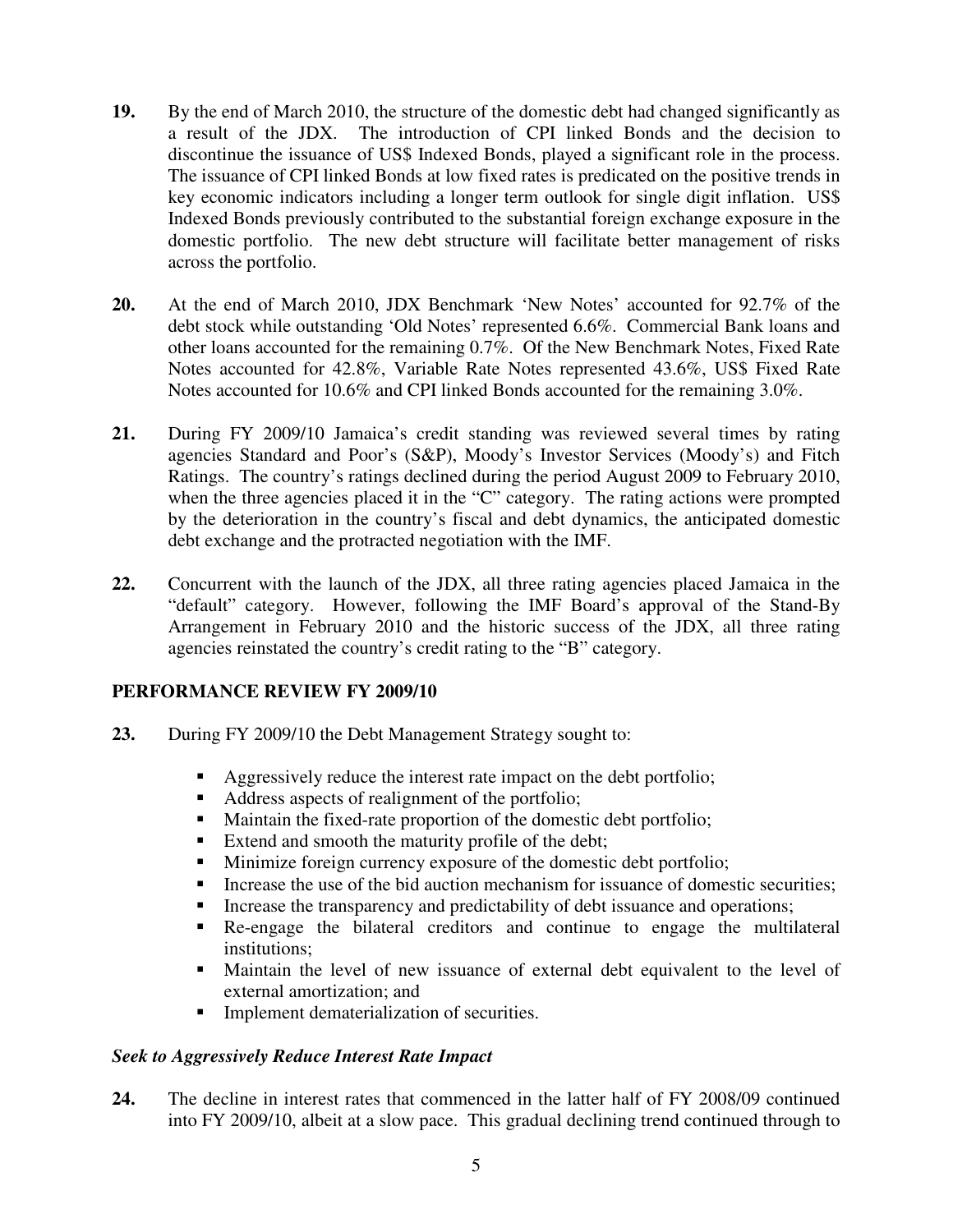December 2009 as a result of the aggressive rate reductions by the Bank of Jamaica, and dialogue between the Government and market players. This facilitated lower interest rates offered in the JDX, thereby lowering projected interest costs in FY 2010/11 and beyond.

# *Realignment of the portfolio*

- **25.** The Government achieved significant success in the attainment of this strategy objective. In the last quarter of FY 2009/10 the Government executed a liability management programme with respect to the domestic debt portfolio to address rollover risk, interest cost minimization and bunching of principal maturities in the near term.
- **26.** By the end of March 2010, the structure of the domestic debt had changed significantly as a result of the JDX. The pre-JDX three hundred and fifty smaller-sized registered securities totalling \$695.6 billion were exchanged into twenty five large liquid benchmark issues changing the entire structure of the domestic debt. With the Government's call of securities that did not participate in the JDX, by mid May 2010 the structure of the domestic debt will be further streamlined.

# **Maintain the Fixed Rate Proportion of the Domestic Debt Portfolio**

- **27.** The fixed rate portion of the domestic debt increased from 40.8% at end March 2009 to 56.4% at end March 2010. Due to the uncertainty in the market associated with the protracted delay of the IMF negotiations, market players demonstrated a preference for short dated fixed rate investments for the greater part of the fiscal year, which led to a shift in the interest rate structure by December 2009. This preference was reflected in a shift in the composition of the debt moving from 59.1% variable rate and 40.8% fixed rate at end March 2009 to 43.6% variable rate and 56.4% fixed rate at end March 2010, as a result of the successful completion of the JDX.
- **28.** Extend and Smooth the Maturity Profile of the Debt to Better Manage Refinancing Risk Consistent with the objectives of the debt strategy of extending maturities and minimizing rollover risk the external debt was contracted mainly on a long term basis during FY 2009/10. Of the new debt contracted 88.2% was at the long end of the curve.
- **29.** Contrary to the success attained in the external portfolio, the strategy for FY 2009/10 to issue at least 40% of new debt in the domestic portfolio with maturities in excess of five years was not realized. This target was seriously challenged by the preference of investors to hold short-dated securities due to the uncertainty in the macroeconomic environment. Nevertheless, despite the challenges, by the end of the third quarter of the fiscal year the Government had issued 12.4% of new debt with maturities in excess of five (5) years.
- **30.** Notwithstanding the challenges, the JDX which was launched in January 2010 had the desired effect of smoothing maturities along the yield curve. The immediate benefit of the JDX was the realignment of the domestic debt maturity profile, which saw a significant reduction in the maturity over the next five years. At the end of FY 2009/10, 52.3% of the total domestic debt outstanding was scheduled to mature in 5 years, while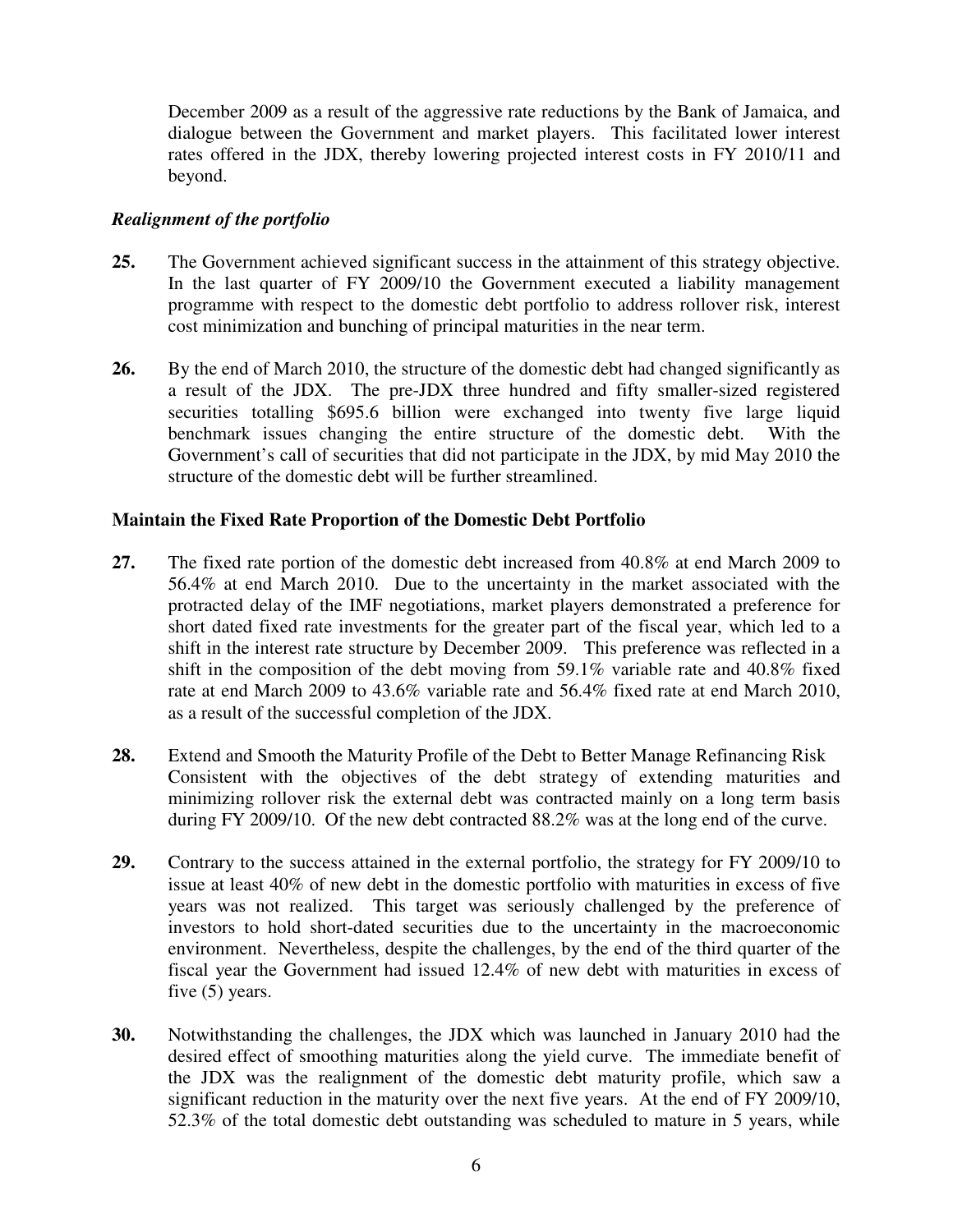22.2% had maturities of 10 years and over. The re-profiling of the domestic debt will provide some relief in debt servicing requirements over the next three years.

# *Minimize Foreign Currency Exposure of the Domestic Debt Portfolio*

**31.** The stated objective of reducing the foreign currency component of the domestic debt from 16.8% to 12% to reduce the exposure of the domestic portfolio to exchange risks was not achieved, as the actual outturn was 14.1%.

## *Increase the Use of the Auction System*

- **32.** During the year the auction mechanism was utilized to price the Government's benchmark 90-day and 180-day Treasury Bills. A total of 25 auctions with nominal value of \$10.0 billion were conducted over the 12-month period. A similar number of auctions were conducted during FY 2008/09.
- **33.** Plans to offer at least four Local Registered Stocks by auction to the market did not materialize as only one LRS auction was conducted during the review period due largely to the prevailing market environment. Analysis indicated that investors' demand for high yielding securities would result in the instruments being deeply discounted resulting in a shortfall of financing. Consequently, this strategy objective was revised.

## *Maintain Transparency and Predictability of Debt Issuance and Operations*

- **34.** During the year, the Government continued to publish comprehensive, timely and reliable information on the performance and management of the public debt, thereby ensuring greater predictability and accountability to the general public. The objective of maintaining transparency in debt issuance was achieved by the provision of up-to-date information to the market through regular updates to the Ministry's web site and public offerings to the investing community.
- **35**. Comprehensive domestic and external debt data were published on the Ministry of Finance and the Public Service's website (www.mof.gov.jm/dmu) on a monthly basis. During FY 2009/10, the Government published schedules of upcoming market issues and the results of the issues. Information on the debt strategy, operations and key debt data including stock of debt, currency, interest and creditor compositions, monthly interest rate schedules and relevant investor information were also made available on the Ministry's website.

## *Re-engage the Bilateral Creditors and Engage Multilateral Institutions*

- **36**. The debt strategy to re-engage the bilateral creditors was aggressively pursued during FY 2009/10. This approach was geared towards securing more cost effective financing for infrastructure development. As a result of the re-engagement, the Central Government signed a concessionary loan with China for the housing sector.
- **37.** The Government continued discussions with the multilateral institutions during the fiscal year, including the IMF. In February 2010 Jamaica entered into a 27 month Stand-By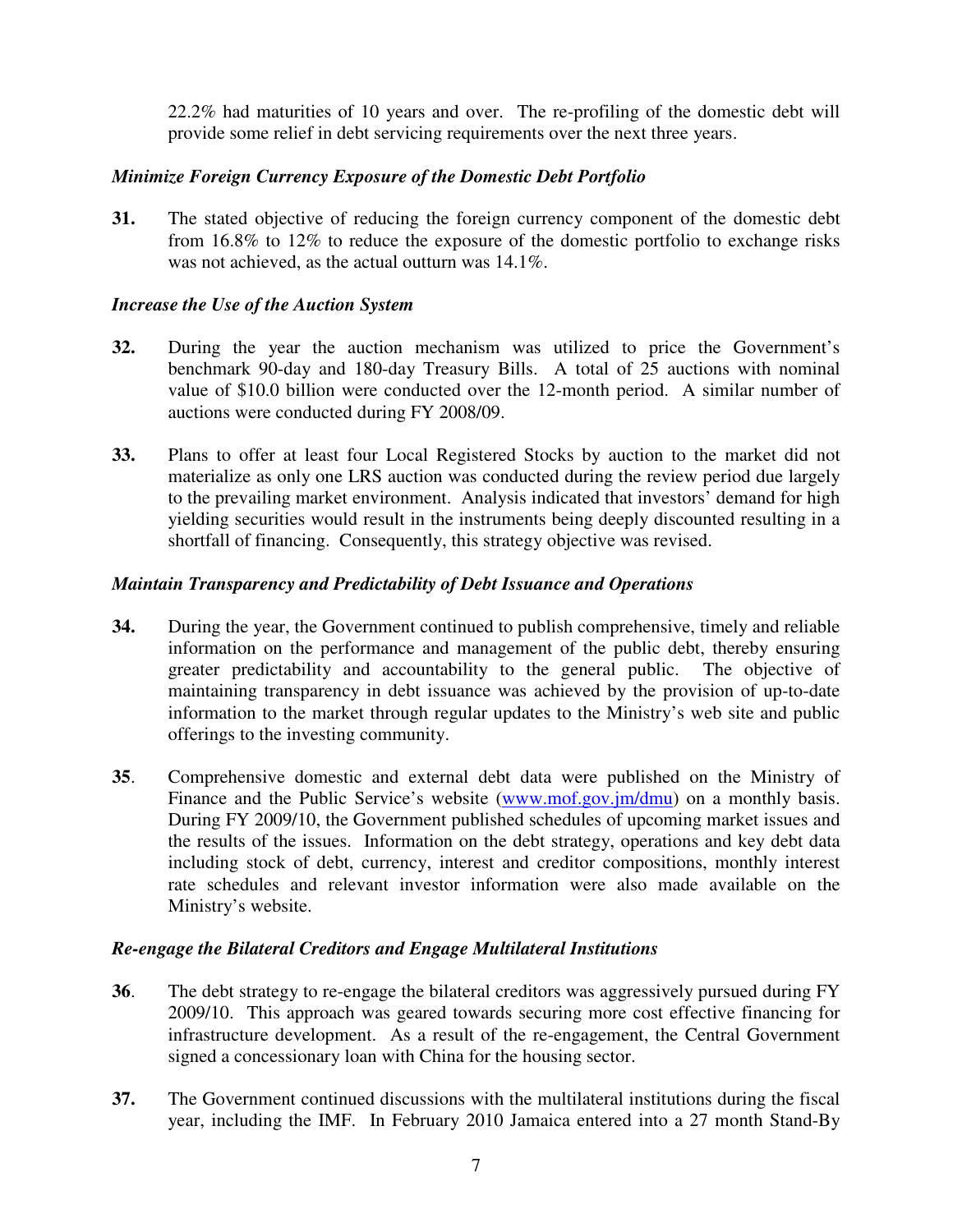Arrangement (SBA) with the IMF for an amount of US\$1.27 billion. Endorsement of Jamaica's economic programme by the IMF facilitated the disbursement of loans from the World Bank, the Inter American Development Bank and the Caribbean Development Bank.

# *Market Interaction*

**38.** During FY 2009/10 the Government did not host its usual investor conference calls with the international and domestic markets. However, there were numerous meetings, presentations and investor fora with the public and private sectors in the domestic market. These consultations were instrumental to the success of the JDX.

# *Implementation of the Central Securities Depository*

- **39.** On February 16, 2010 the Government Securities Dematerialization Act 2010 ("the Act"), was passed into law. The Act requires that all Government securities be issued and registered electronically in the Central Securities Depository ("CSD") managed by the Bank of Jamaica.
- **40.** The Government's inaugural use of the CSD was through the issuance of the 25 new benchmark notes resulting from the JDX. As a part of the market consultations during the JDX, the investing public was sensitized to the placement of the Government's securities in the CSD and the inherent benefits to be derived.

## *Update the Legal and Regulatory Framework*

- **41.** The process to amend relevant statutes and regulations governing loan raising activities has begun. In February 2010 amendments to the Financial Administration and Audit (FAA) Act to remove Deferred Financing as a means of financing infrastructure projects were enacted.
- **42.** The Government Securities Dematerialization Act 2010 was also passed into law to facilitate the immobilization and dematerialization of Government securities.
- **43.** Preparatory work for the enactment of new legislation governing public debt management, a requirement under the European Commission Corporation Programme, *Debt Reduction and Growth Enhancement Programme (DRGEP)* has also begun. In December 2009 the Commonwealth Secretariat in collaboration with a consultant from the United Kingdom Debt Management Office provided technical assistance in regard to the development of legislation governing debt management.

# *Institutional Strengthening*

**44.** The Strategy objective to restructure the Debt Management Unit along the lines of a Front, Middle and Back Office model was not realized as resources had to be diverted to the priority activities of developing the economic programme upon which the IMF SBA is based and development and execution of the JDX.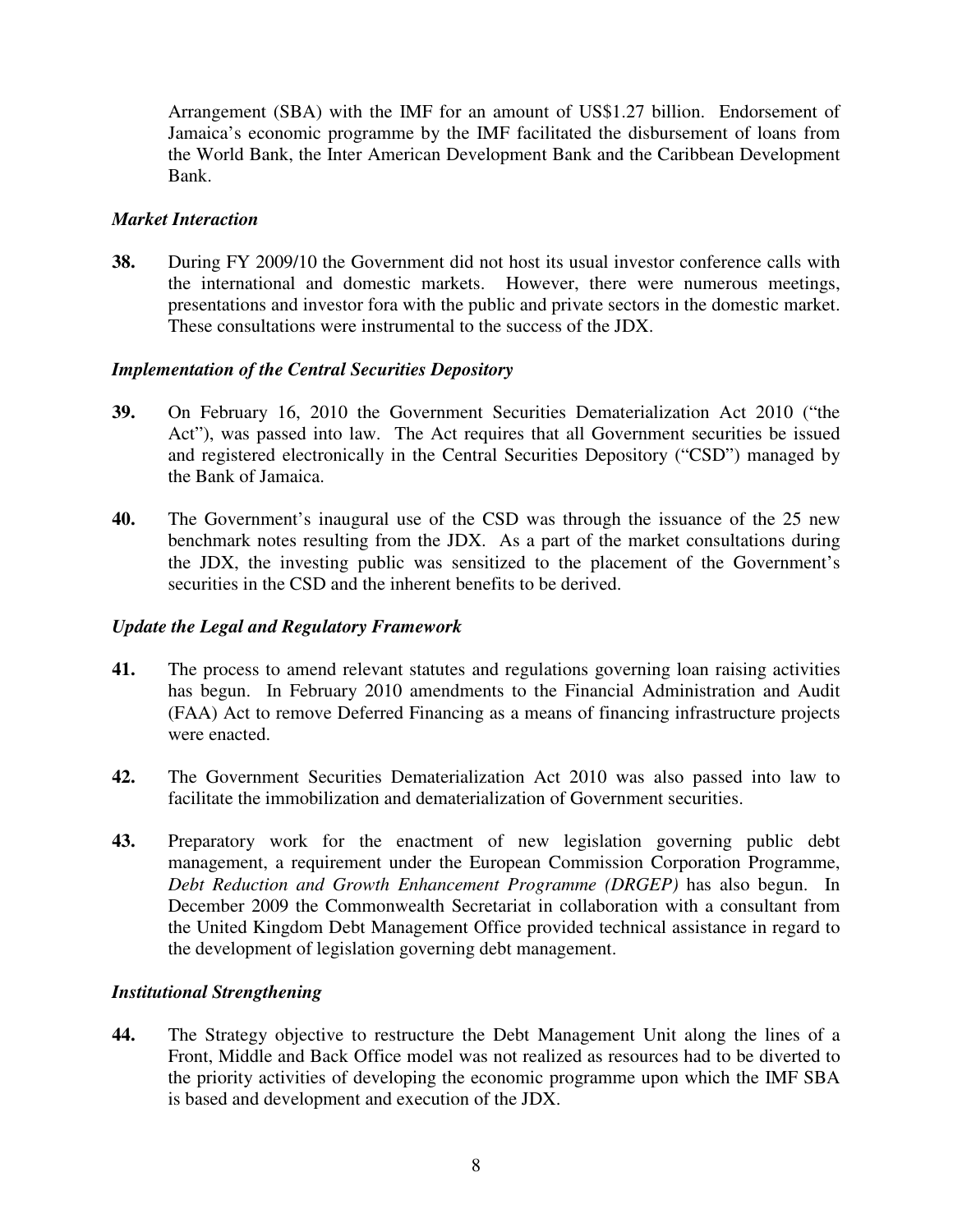# **DEBT STRATEGY FY 2010/11**

**45.** The objective of the *Debt Management Strategy* will continue to be:

*"To raise adequate levels of financing on behalf of the Government of Jamaica at minimum costs, to develop and implement strategies to ensure the long-term sustainability of the public debt while maintaining risk at an acceptable level".*

**46.** The *Debt Management Strategy* will be to:

- **Minimize debt service cost;**
- **Increase the fixed-rate proportion of the domestic debt portfolio;**
- Maintain the maturity profile of the debt;
- **Minimize foreign currency exposure of the domestic debt portfolio;**
- Maintain the number of benchmark bonds;
- Support and improve the development of the secondary market;
- Increase the transparency and predictability of debt issuance and operations;
- Continue to engage the multilateral institutions and the bilateral creditors;
- Enhance consultation with market players and rating agencies;
- Restructure the Debt Management Unit; and
- **Implement legislation governing debt management.**

#### **Minimize Debt Service Cost**

**47.** The *Debt Management Strategy* will support the Government of Jamaica's medium-term economic programme which is focused on reducing debt costs, restoring macroeconomic stability and creating conditions for strong and sustained growth. Further reduction in debt servicing costs will be achieved through the issuance of selected debt instruments while being cognizant of maintaining a balance between cost and risk in the debt portfolio.

#### **Increase the Fixed Rate Proportion of the Domestic Debt Portfolio**

**48.** Following the successful execution of the JDX and the resultant interest rate composition of the domestic debt portfolio at 43.6% variable rate and 56.4% fixed rate the strategy will seek to increase the fixed rate component by at least 2%. This will increase the predictability of the debt service costs.

#### **Minimize Foreign Currency Exposure of the Domestic Debt Portfolio**

**49.** The foreign currency component of the stock of domestic debt currently at 14.1% is programmed to be reduced to 12% of the portfolio. It is therefore the Government's intention not to offer USD securities to the market.

## **Maintain the Number of Benchmark Bonds**

**50.** In accordance with the Strategy the Government will maintain no more than 25 liquid benchmark bonds. In order to achieve this, securities will be re-opened and re-issued as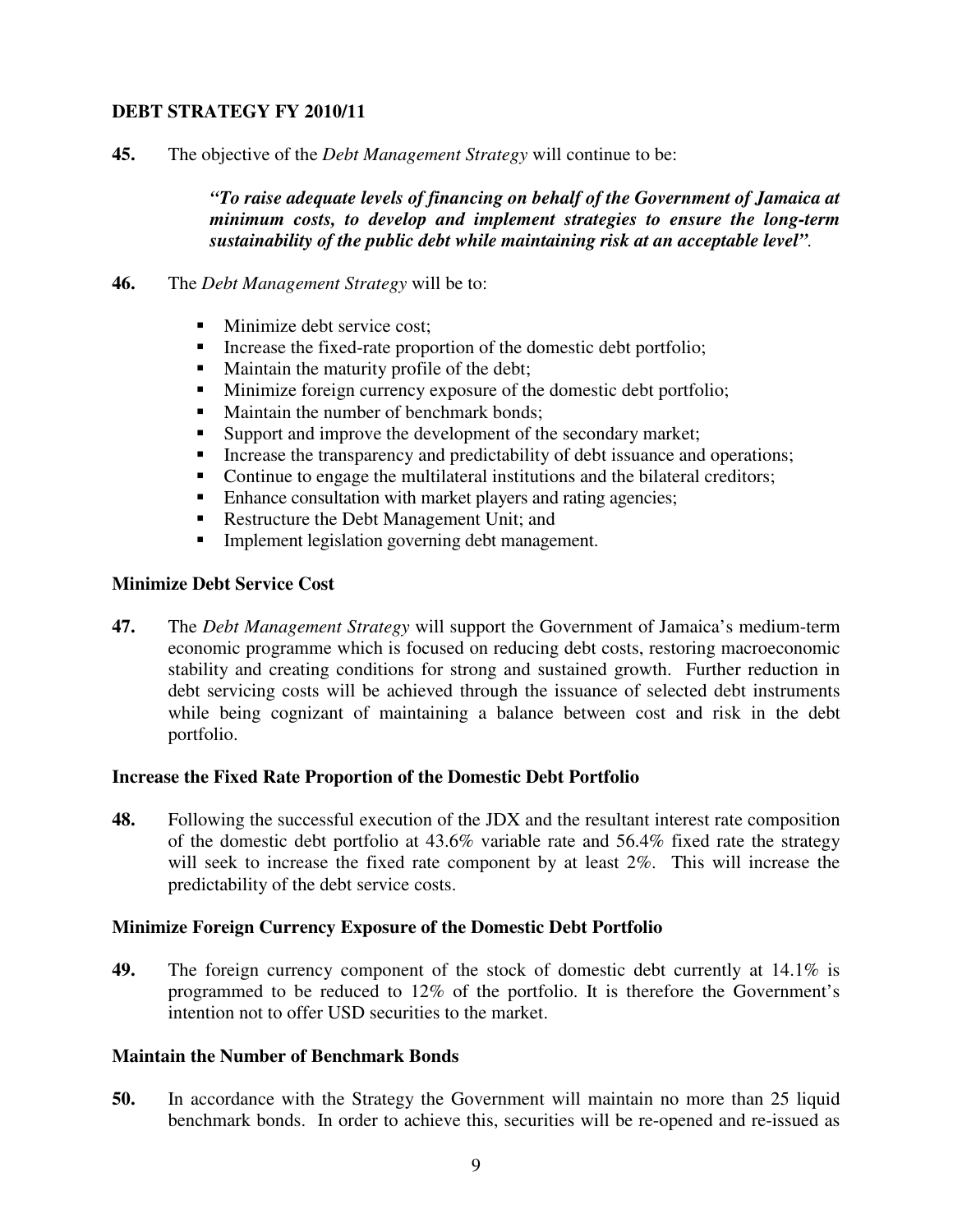dictated by the financing need. This objective will enhance secondary market trading and maintain liquidity in the benchmark bonds.

# **Support and Improve the Development of the Secondary Market**

- **51.** Going forward, the enactment of legislation in FY 2009/10 to immobilize the Government of Jamaica securities through the CSD will:
	- **imcrease settlement efficiency;**
	- **n** increase market liquidity;
	- decrease settlement time;
	- reduce trading risk; and
	- reduce administration cost to the Government.

## **Increase the Transparency and Predictability of Debt Issuance and Operations**

- **52.** Early in the fiscal year the Government will disclose its annual borrowing plan for both the domestic and external markets. The Government will also publish an annual schedule of Treasury Bill auctions, and the monthly schedule of re-issues and/or the re-opening of benchmark instruments. To further improve transparency and predictability, on a monthly basis the market will be advised, two weeks prior to the beginning of the month, of the funding requirement and the instruments that will be re-opened/re-issued to satisfy the financing needs.
- **53.** The borrowing plan is determined by the financing requirement indicated in the annual Budget and the amount of securities maturing in the fiscal year. The borrowing programme for FY 2010/11 will support liquidity primarily in the 5, 7 and 30 years segments of the yield curve. A limited amount of CPI-Indexed investment notes will also be offered to the market.
- **54.** Transparency in the Government's debt operations and borrowing programme will continue to be facilitated through:
	- **Monthly publications of comprehensive external and domestic debt data;**
	- Advance notices of upcoming debt issues;
	- Monthly offerings of securities through a competitive bidding process;
	- Annual schedule of Treasury Bill Tenders;
	- Monthly schedules of market issues two weeks prior to the upcoming month;
	- Dissemination of the terms and conditions of instruments to the market at least four business days prior to the subscription days;
	- Publication of the results of market issues will be done within two business days after the close of subscription; and
	- Semi-annual reports on debt related developments by the end of the following month.
- **55.** These, along with the *Debt Management Strategy* and relevant investor information, will continue to be made available in the print media and electronically on the Ministry's website (www.mof.gov.jm/dmu).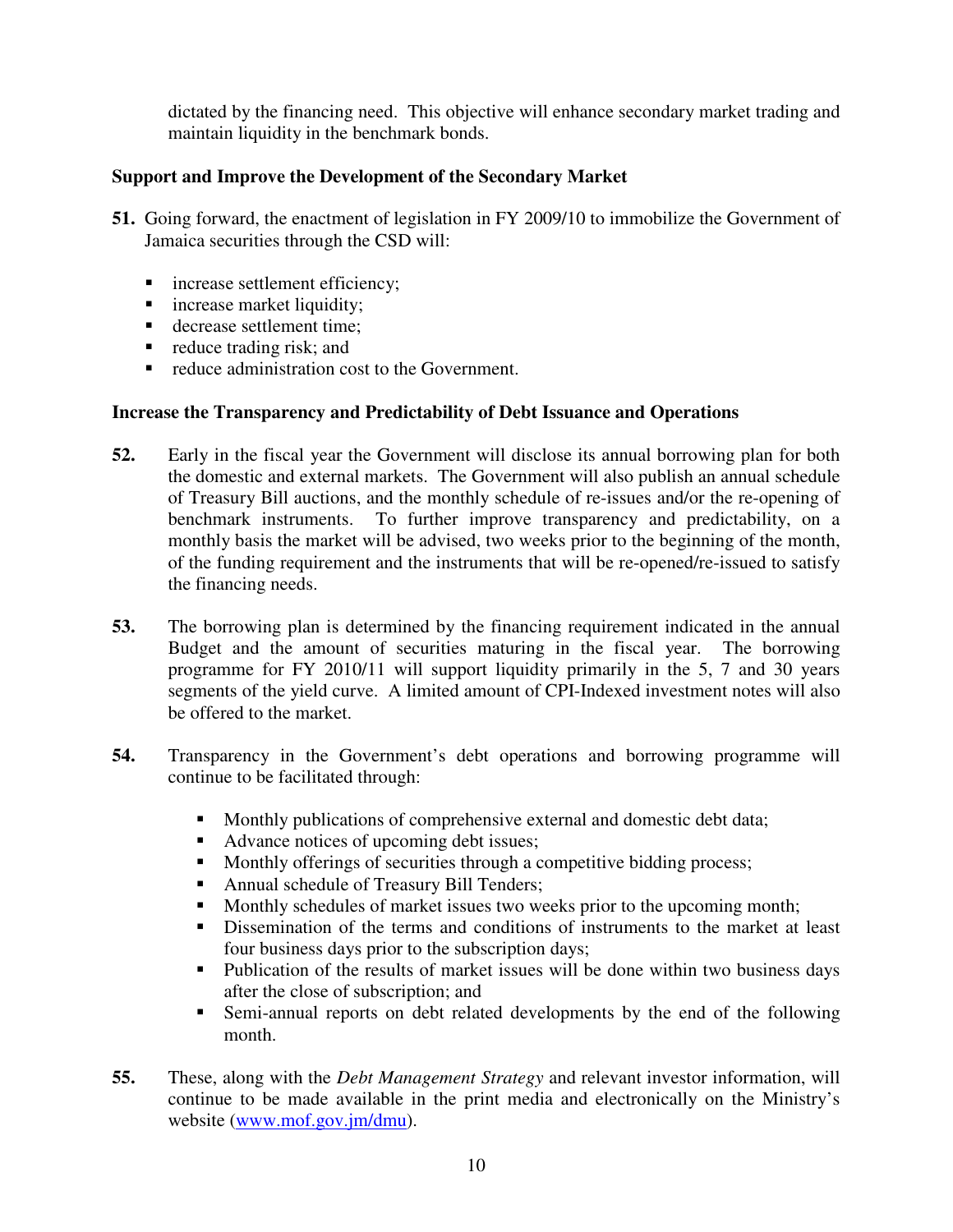**56.** The debt ceiling target for the fiscal year will also be published, outlining the net position for central government and government guaranteed debt.

# **Continue to Engage the Multilateral Institutions and Bilateral Creditors**

**57.** The Government will continue discussions with the multilateral institutions and their affiliates to secure longer tenor and more cost effective financing for infrastructure developments and budgetary requirements. In FY 2010/11 financial support from multilateral sources is projected to amount to US\$548 million. The strategy to seek cost effective financing from bilateral sources will continue during FY 2010/11.

## **Enhance Consultation with Market Players and Rating Agencies**

- **58.** The Strategy will include the hosting of semi-annual investors' conference calls with the domestic and international capital markets. Consultations with the domestic market will be geared towards the process of developing the debt strategy to assist with achieving the objectives of the Government's borrowing plan. The Government will host quarterly investors' fora with the financial brokerage community.
- **59.** The Government will host investor presentations in North America and Europe. These presentations will provide information on the Government's medium-term macroeconomic programme and the status of the targets outlined therein. Scheduled dialogue with the Government's investor base is geared towards fostering greater awareness and transparency of debt operations and debt management objectives.

## **Restructuring of the Debt Management Unit**

**60.** The recent developments in debt management including the implementation of the CSD and the new approach to be pursued in debt issuance for FY 2010/11 (re-opening of the 25 benchmark instruments in the portfolio) has heightened the need to restructure the Debt Management Unit along functional lines. It is expected that the Unit will be restructured by the  $3<sup>rd</sup>$  quarter of the fiscal year along the lines of the Front, Middle and Back Office Model. The restructuring will facilitate additional analytical reporting on the Government's debt, improve efficiency by specialization of functions and enhance capacity building in the area of debt management.

## **Implement Legislation Governing Debt Management**

- **61.** The Government of Jamaica will enact legislation governing debt management early in the fiscal year. A comprehensive Public Debt Management Act (PDMA) will detail the key laws for debt management including:
	- The Authority to borrow;
	- A debt management objective;
	- A provision for permanent parliamentary appropriations for all debt service;
	- Equal treatment for all investors in sovereign debt;
	- The Minister with responsibility for Finance, being the sole borrowing agent for the Central Government;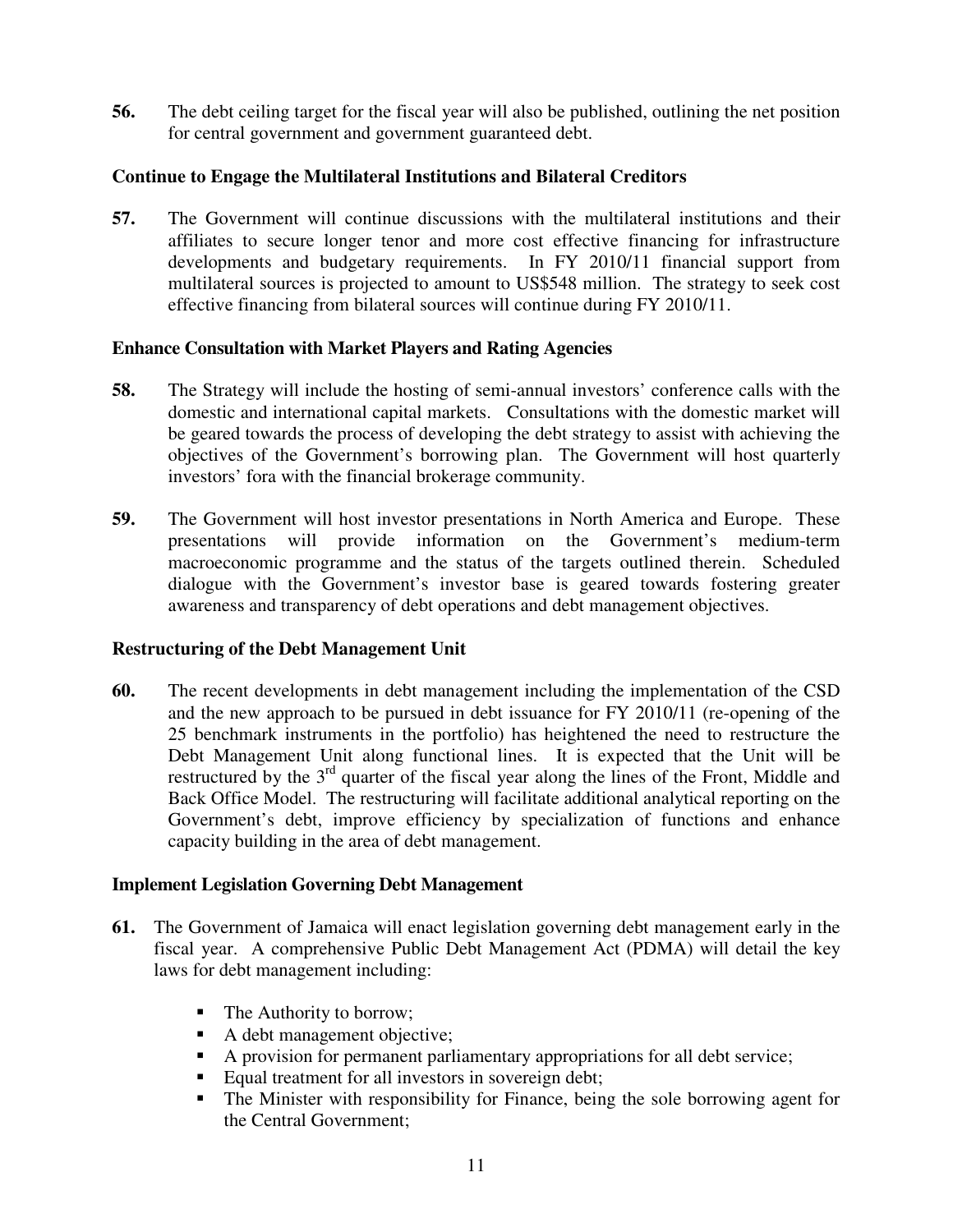- Powers to obtain relevant information from other public sector entities;
- Requirement of an annual debt management strategy; and
- Quarterly reporting to Parliament on central government and government guaranteed debt.
- **62.** The PDMA will complement the recent legislative amendments to the Financial Administration and Audit (FAA) Act and the Public Bodies Management and Accountability (PBMA) Act which establish the legal framework for the establishment of a Fiscal Responsibility Framework (FRF) for Jamaica. These amendments will empower the Minister of Finance and the Public Service to improve the management of public finances, by addressing the weaknesses in the current fiscal policy and administrative systems in Jamaica.

# **GOVERNMENT BORROWING REQUIREMENTS FY 2010/11**

- **63.** Gross issuance in FY 2010/11 is programmed to be \$176.3 billion, comprising \$58.3 billion for external and \$118.0 billion for domestic. Of the \$118.0 billion to be raised from the domestic market, \$69.9 billion will be attributed to reissue of maturing debt and \$48.1 billion to new debt, compared to a total of \$248.8 billion in FY 2009/10, comprising \$144.5 billion in reissues and \$104.3 in new debt. Financing from external sources in the form of Development Policy and Policy Based loans is projected to amount to US\$476.0 million and US\$118.2 million for other project loans compared to US\$400.0 million from Policy Based loans and US\$170.0 million from project and commercial loans in FY 2009/10.
- **64.** In keeping with the Strategy to raise adequate levels of financing the Government reserves the right to access the international capital markets in FY 2010/11 to pre-fund FY 2011/12 financing requirements subject to favourable market conditions, in consideration of prudent cost-risk analysis and subject to the economic programme targets.

Audley Shaw, MP Minister of Finance and the Public Service April 8, 2010